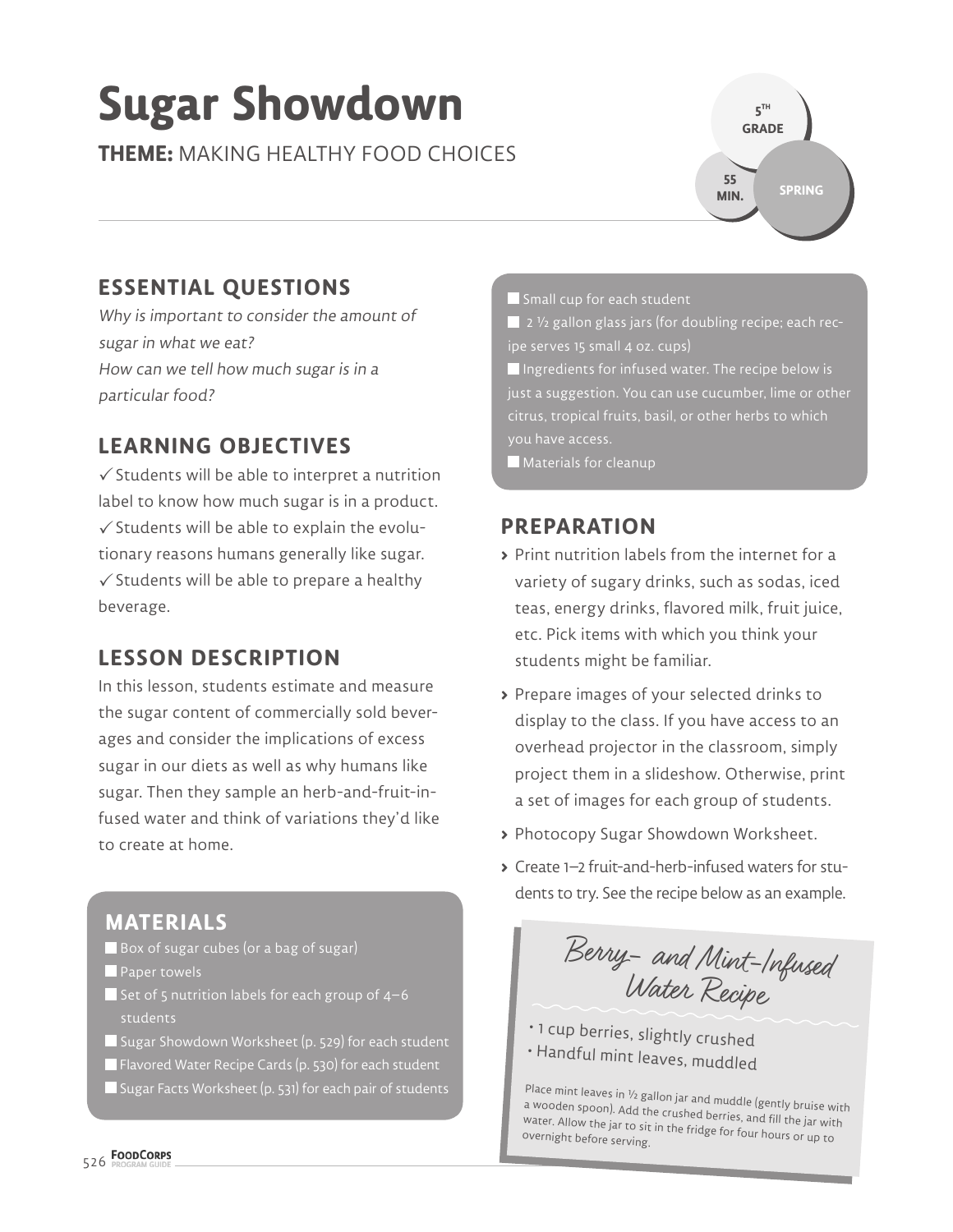### **ACTION STEPS**

**1. Guessing Sugar Content:** Display images of sugary drinks. Show students a sugar cube. Explain the following: Each sugar cube is a teaspoon of sugar. With your groups, you'll have to guess how many sugar cubes, or teaspoons of sugar, are in each of these drinks. Pass out cubes and the Sugar Showdown Worksheet to each group of students. Have students work together to stack sugar cubes in front of the images of each beverage to show how much sugar they estimate is in each. After some time, ask a few students to share some of their group's estimates, explaining their justifications. **(5 min.)**

**2. Measuring Sugar:** Say, I'm going to give you the nutrition labels that show the amount of sugar. One catch is that they're written in grams, so you'll have to know that each sugar cube has 4 grams of sugar in it. If a label says 24 grams of sugar, how do I figure out how many cubes that is? (Divide by 4 to discover that 24 grams = 6 sugar cubes). The other catch is that some containers have more than one serving in them. If there are 6 sugar cubes in 1 serving, and the container has 2 servings, how would I figure out the total number of sugar cubes? (Multiply by the number of servings, so 6 cubes/serving x 2 servings = 12 sugar cubes in the container). Pass out nutrition labels to students. Have students match the labels to each of their beverages, use their handout to calculate the actual amount of sugar cubes in each drink, and update their stack of sugar cubes. Encourage students to stack their cubes vertically or into pyramids to enhance the visual impact. While they're working, create a stack of twelve sugar cubes. Once they're finished,

explain that the American Heart Association has an even smaller daily maximum recommendation of 24 grams, or 6 sugar cubes, for women and children and 36 grams, or 9 sugar cubes, for men. Have students work in small groups to compare these recommendations with the sugar in their beverages. **(15 min.)**

**3. Deciding True or False:** Have students clean up. Then display or pass out the Sugar Facts Worksheet to pairs of students. Have them work in pairs to answer true or false for each statement. Allow students to discuss answers in small groups, and go over each statement as a class. You can have group representatives raise their hands to vote; call on some to give justifications. Then you can share some of the facts behind each statement. **(10 min.)**

**4. Tasting:** Explain to students that you've made a naturally flavored water for them that could be a substitute for these sugary drinks you've been looking at. Pass out small tasting cups of the infused water you've prepared. Ask students to describe the flavor. **(10 min.)**

**5. Making Recipes:** As a class, brainstorm other fruits and herbs that would taste good infused in water, and pass out the template to have each student create their own recipe to take home. **(10 min.)**

### **REFLECTION**

Have students discuss the following questions in small groups, then share with the class: **(5 min.)**

- What surprised you about the activity we did today?
- Why do humans like sugar so much?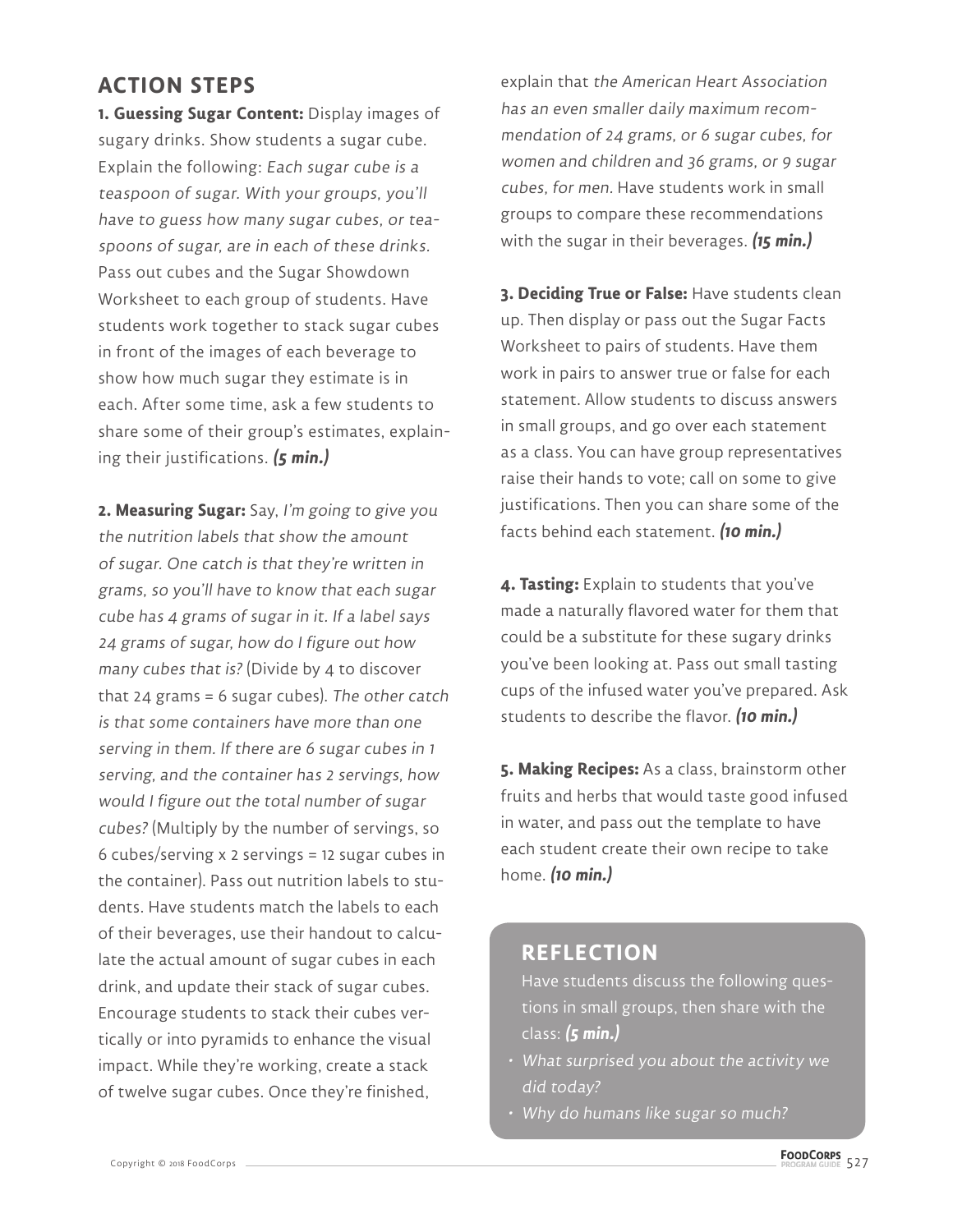- What information would you share with friends or family?
- How can we share this information with the larger community?
- What impact do you think sharing this information could have on families in our town?

## **ADAPTATIONS**

**Garden:** Make sun tea with students using herbs they've harvested from the garden. Allow the tea to sit in full sun for a couple hours; refrigerate the tea to serve to students the next day.

**Classroom Extension:** Share with students a list of all the other words sugar goes disguised as: high-fructose corn syrup, evaporated cane juice, corn sweetener, dextrose, or honey. Hand out a new set of nutrition labels. Have students find all the hidden sugars. This works well with canned soups and other foods that students might be surprised to see contain sugar. Explain that because food manufacturers are mandated to write the ingredients in order by weight, many companies use different names of sugar to spread out the total amount to not appear so high in the list. Show them an example.

### **ACADEMIC CONNECTIONS**

Math Common Core State Standards **CCSS.MATH.CONTENT.5.MD.A.1**

Convert among different-sized standard measurement units within a given measurement system (e.g., convert 5 cm to 0.05 m), and use these conversions in solving multi-step, real world problems.

### **CCSS.MATH.CONTENT.5.MD.C.3**

Recognize volume as an attribute of solid figures and understand concepts of volume measurement.

English Language Arts Common Core State Standards

### **CCSS.ELA-LITERACY.RI.5.7**

Draw on information from multiple print or digital sources, demonstrating the ability to locate an answer to a question quickly or to solve a problem efficiently.



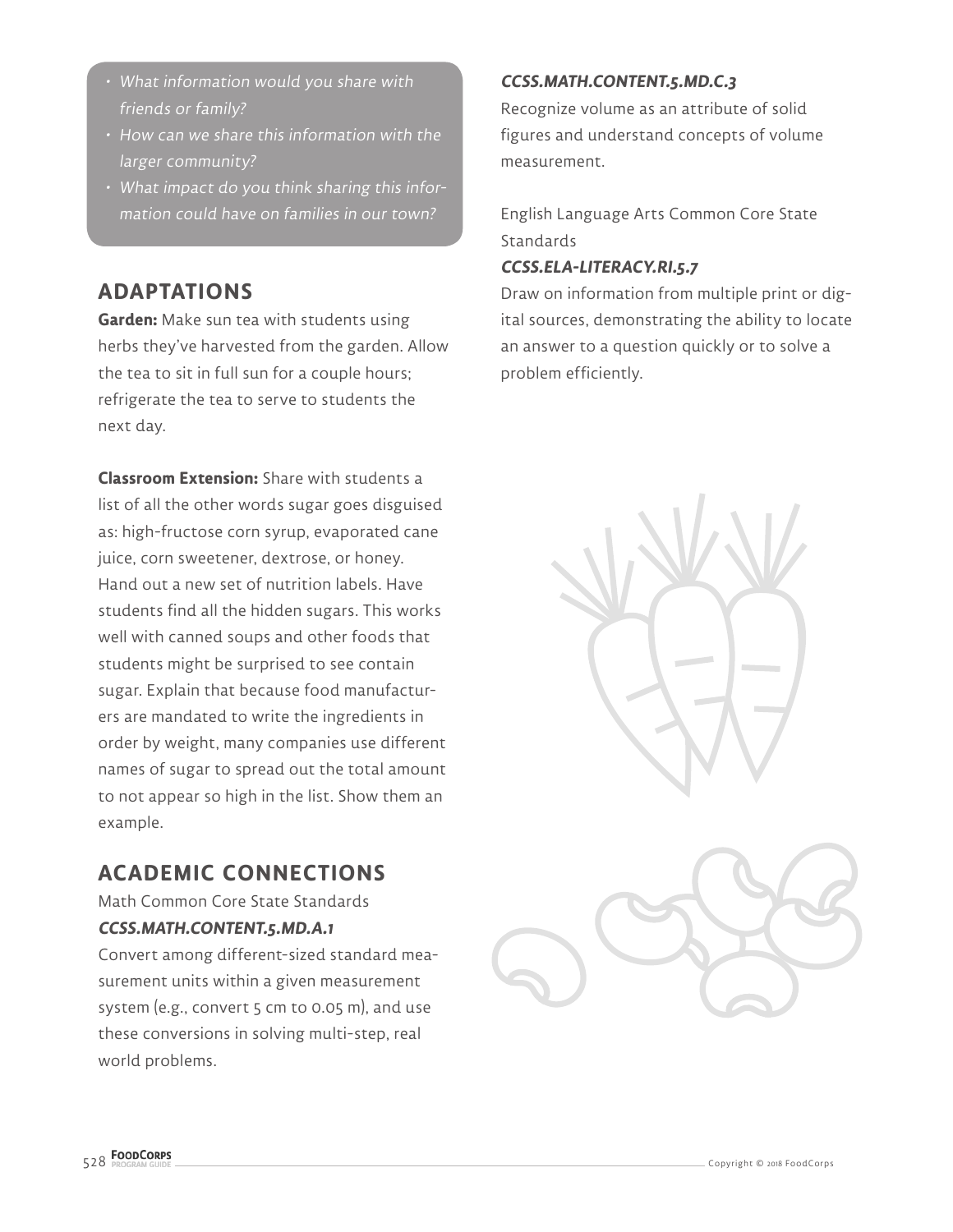# **Sugar Showdown Worksheet**

**Directions:** Use this table to calculate the number of sugar cubes in each beverage.

| <b>DRINK NAME</b> | <b>Estimated</b><br><b>Number</b><br>of Sugar<br><b>Cubes per</b><br>Container | Actual<br><b>Amount of</b><br>Sugar per<br>Serving (in<br>Grams) | Actual<br><b>Number</b><br>of Sugar<br><b>Cubes per</b><br><b>Serving</b> | Actual<br><b>Number</b><br>of Sugar<br><b>Cubes per</b><br>Container | <b>How Close</b><br><b>Was Your</b><br>Original<br><b>Estimate?</b>          |
|-------------------|--------------------------------------------------------------------------------|------------------------------------------------------------------|---------------------------------------------------------------------------|----------------------------------------------------------------------|------------------------------------------------------------------------------|
|                   | cubes                                                                          | grams                                                            | grams/ $4 =$<br>sugar cubes                                               | ___cubes x<br>__servings<br>$=$ ________ total<br>sugar cubes        | We were off<br>by $\frac{1}{\sqrt{1-\frac{1}{2}}\cdot\frac{1}{2}}$<br>cubes. |
|                   |                                                                                |                                                                  |                                                                           |                                                                      |                                                                              |
|                   |                                                                                |                                                                  |                                                                           |                                                                      |                                                                              |
|                   |                                                                                |                                                                  |                                                                           |                                                                      |                                                                              |
| $\#5$             |                                                                                |                                                                  |                                                                           |                                                                      |                                                                              |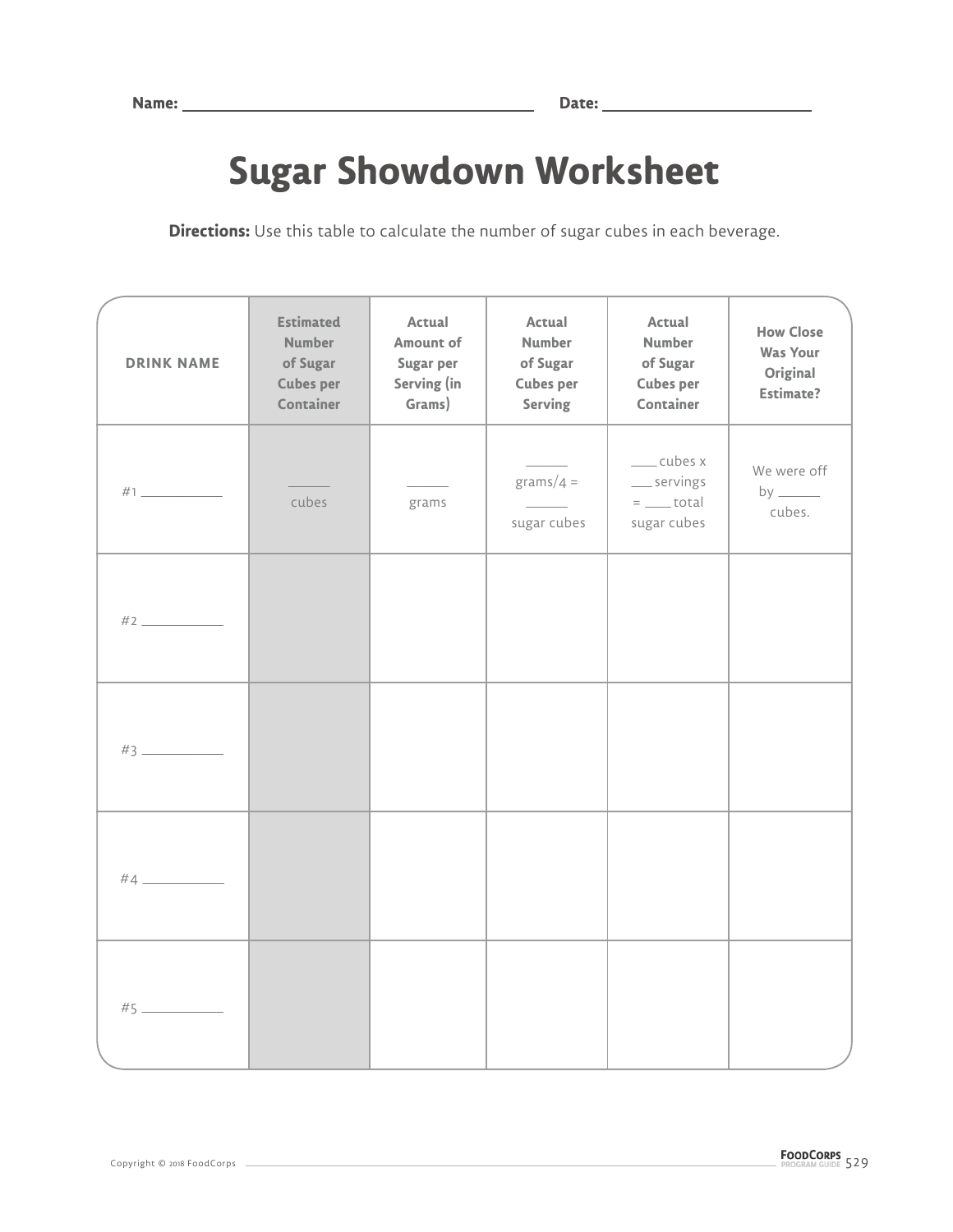| <b>INGREDIENTS</b> |                                                                     |                                                                    |  |  |
|--------------------|---------------------------------------------------------------------|--------------------------------------------------------------------|--|--|
|                    |                                                                     |                                                                    |  |  |
|                    |                                                                     |                                                                    |  |  |
|                    |                                                                     | 1 handful _______________________herb                              |  |  |
|                    | <b>DIRECTIONS</b><br>Add fruit, and fill your container with water. | Crush herbs in your hands, and add to a 1/2 gallon jar or pitcher. |  |  |

|                                                                                                                                           | _s Flavored Water Recipe              |  |  |  |
|-------------------------------------------------------------------------------------------------------------------------------------------|---------------------------------------|--|--|--|
| <b>INGREDIENTS</b>                                                                                                                        |                                       |  |  |  |
|                                                                                                                                           |                                       |  |  |  |
|                                                                                                                                           | 1 handful ______________________ herb |  |  |  |
| <b>DIRECTIONS</b><br>Crush herbs in your hands, and add to a 1/2 gallon jar or pitcher.<br>Add fruit, and fill your container with water. |                                       |  |  |  |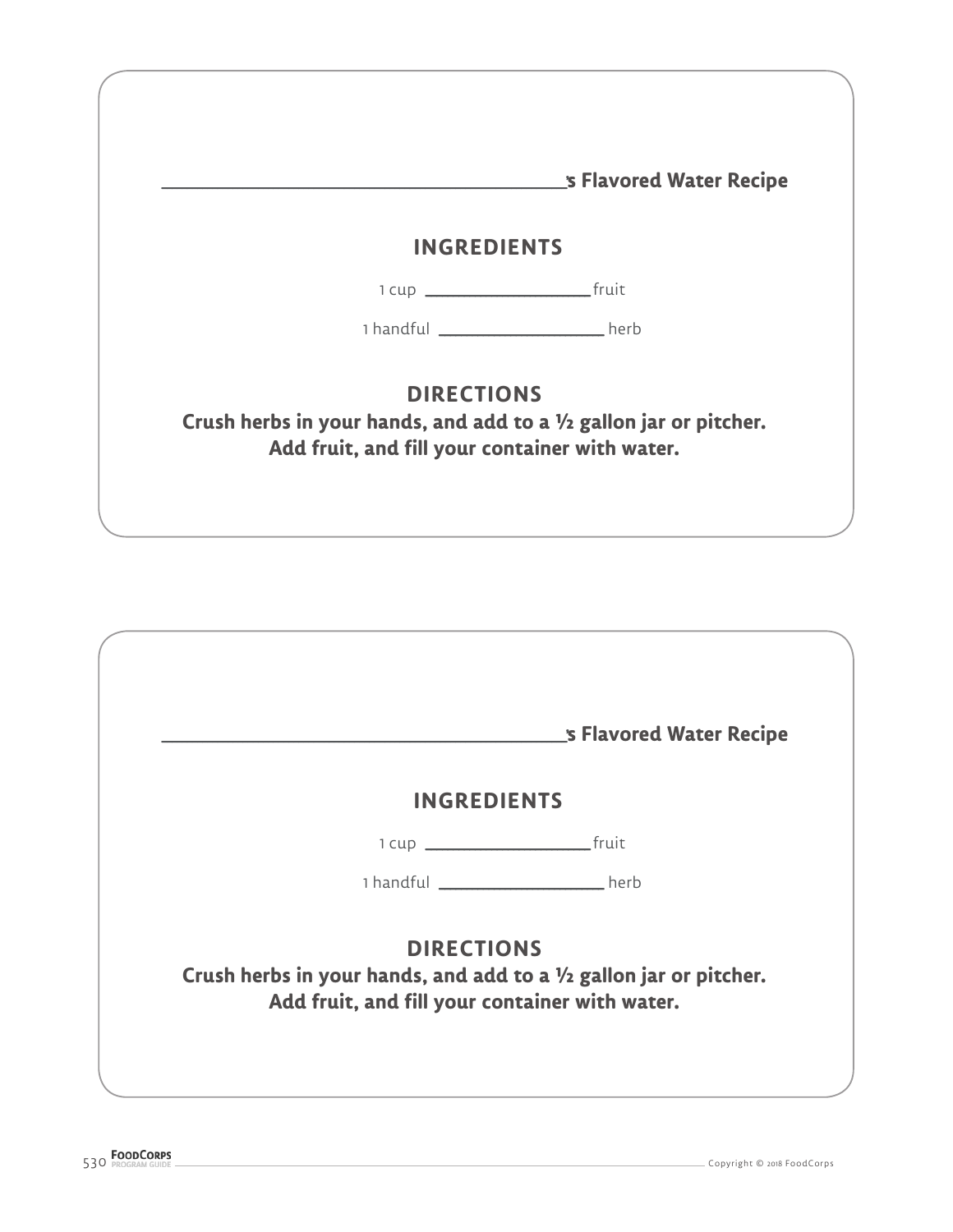# **Sugar Facts: True or False? (Educator Copy)**

### **The sugar that occurs naturally in fruit is the same as the sugar in sodas and other sweetened beverages.**

False. The sugar in fruit and other naturally sweet foods is connected to fiber, vitamins, and other nutrients. This helps us digest it slowly and provides our body with nutrients we need. Added sugar in soda and other foods, however, provides sweetness but nothing else. This is why people often refer to it as "empty calories." It is empty of anything we need other than calories.

#### **We need to eat added sugar just like we need to eat fats and protein.**

False. Although our bodies need sugar to function properly, our bodies can get sugar from eating plants (grains, starches, vegetables, and fruits) and other things in our diet. We don't need to eat any added sugar.

#### **Sugar is a natural preservative, like salt, that makes food last longer.**

True. This is one reason many commercial products add sugar to foods that don't necessarily need the sweetness, like canned vegetables, canned fruits, sauces, dressings, bread, or soups. This has made us all get used to everything tasting sweet.

### **Our bodies absorb table sugar almost instantly. For this reason, table sugar is better for us than fruit.**

False. The first part of this statement is true, which is why eating something with a lot of sugar makes our blood sugar rise and then crash. Here's the good news: the sugar in fruit comes with fiber. Fiber helps slow down our bodies' absorption of sugar and helps us avoid a blood sugar spike and crash.

### **If we eat too much sugar at a meal, our bodies store it as fat.**

True. When we eat more calories (energy) than our bodies need, we store them as fat. In times of food scarcity, it can be good to have fat stored for times when there is little food. In our current food environment where it is easy to eat a lot, even for a little money, this has become more of a problem.

### **We should eat at least six teaspoons of added sugar each day.**

False. The American Heart Association suggests an upper limit of 24 grams, or 6 teaspoons, of added sugar for children per day. Unlike vitamins and minerals, which have recommendations for the minimum amount, with sugar the recommendation is for the maximum. This means that we don't need any added sugar, but if we choose to have some, we should limit it to 24 grams per day to stay healthy.

### **One 20-ounce soda is equal to the recommended daily maximum for added sugar for the whole day.**

False. One 20-ounce soda has about 15–17 teaspoons of sugar. This is more than double the American Heart Association's maximum of 6 teaspoons . . . all in one beverage! This is also more sugar than is in a donut and about the same as in a slice of cake.

#### **Humans crave sugar because of evolution.**

True. Sugar is a basic, easy form of energy for the body. Sugar was beneficial to our hunter-gatherer ancestors because they could have long periods of intense physical activity and food scarcity; therefore, they needed to get energy whenever they could. In addition, "sugar" used to refer to the sweetness that comes from fructose which, in nature, is hardly ever found in toxins. Therefore, our bodies evolved to look for sweetness as a sign of safe, edible, energy-rich food.